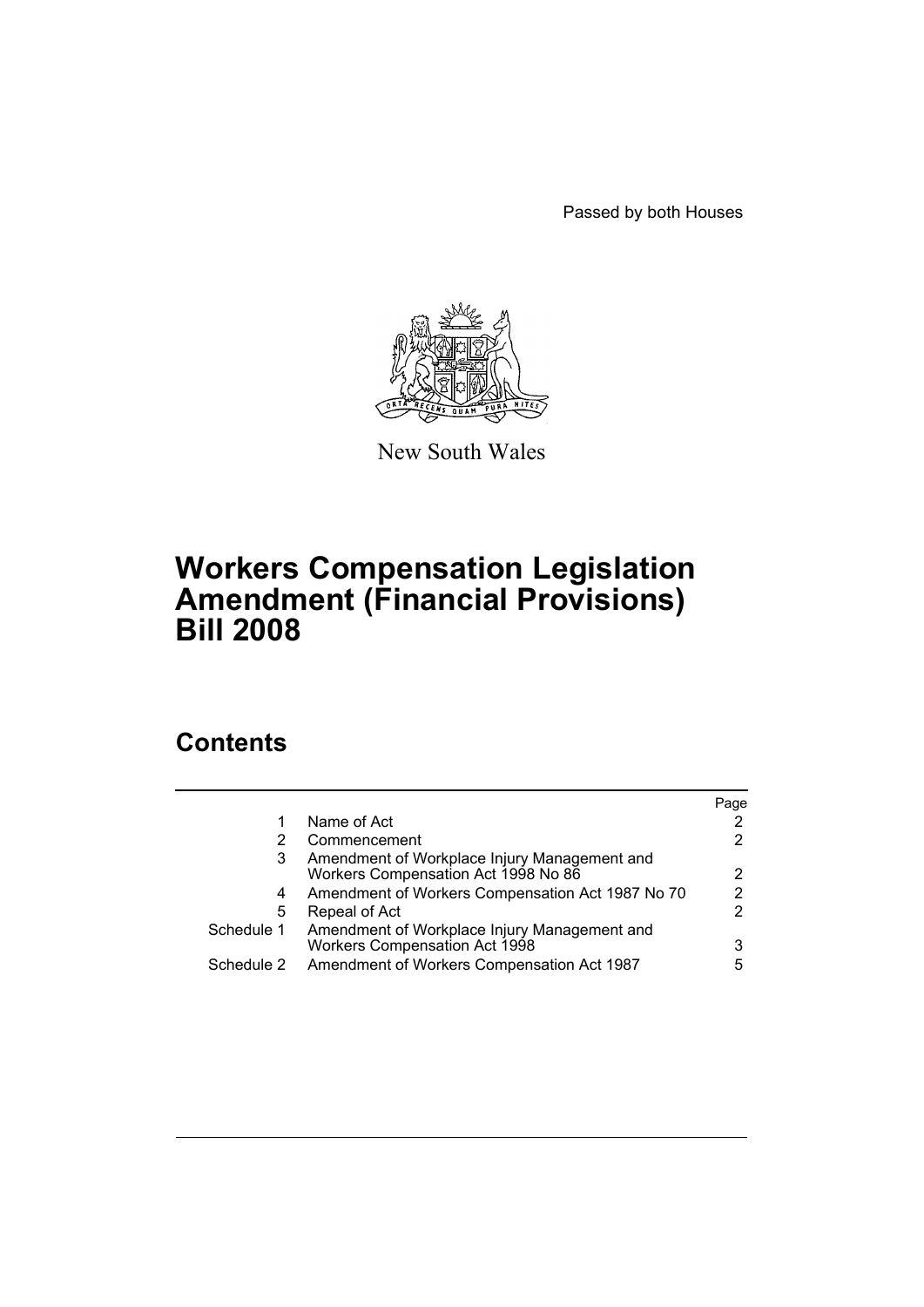*I certify that this public bill, which originated in the Legislative Assembly, has finally passed the Legislative Council and the Legislative Assembly of New South Wales.*

> *Clerk of the Legislative Assembly. Legislative Assembly, Sydney, , 2008*



New South Wales

# **Workers Compensation Legislation Amendment (Financial Provisions) Bill 2008**

Act No , 2008

An Act to amend the *Workplace Injury Management and Workers Compensation Act 1998* and the *Workers Compensation Act 1987* to make further provision for the funding of the WorkCover Authority.

*I have examined this bill and find it to correspond in all respects with the bill as finally passed by both Houses.*

*Assistant Speaker of the Legislative Assembly.*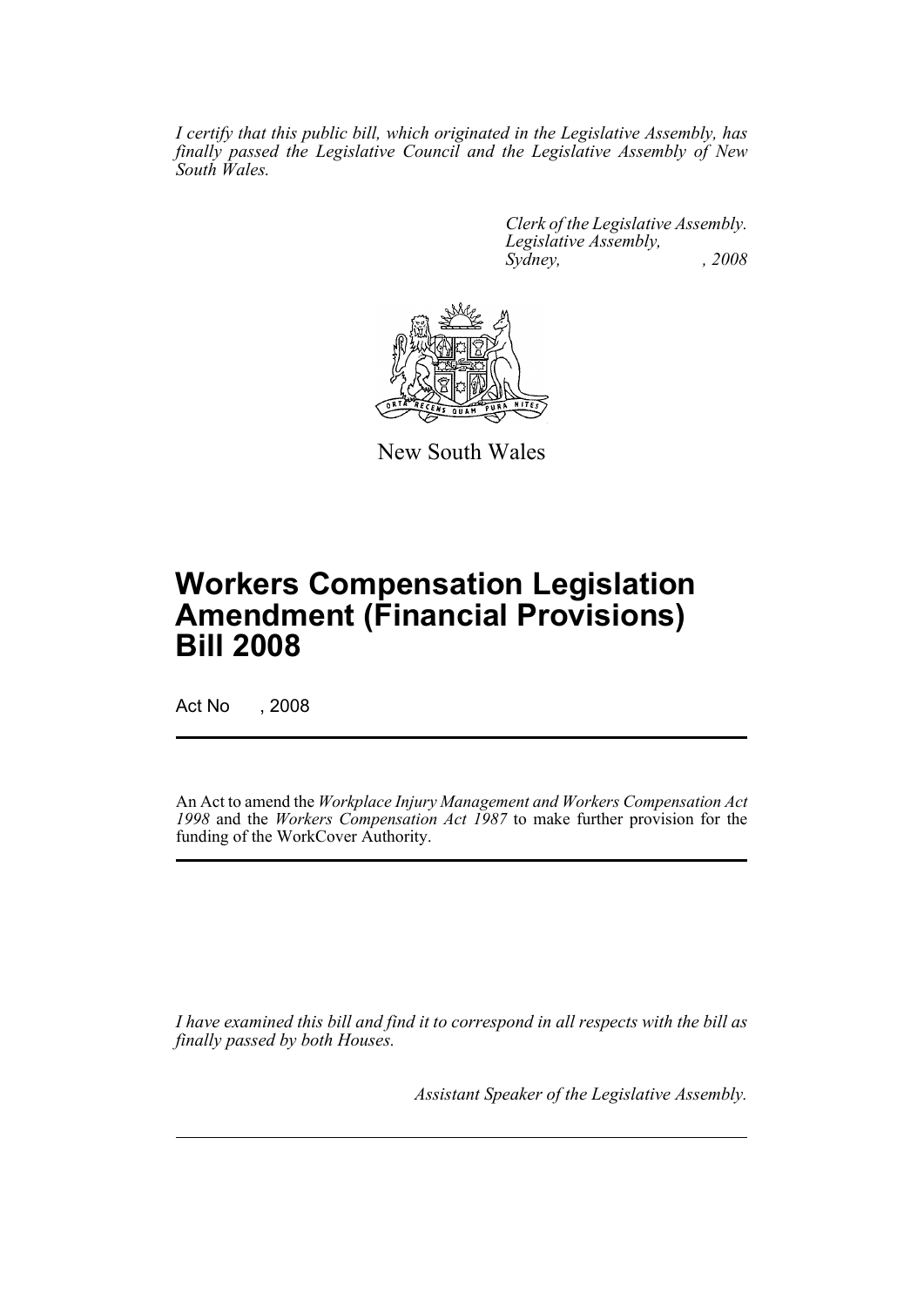### <span id="page-2-0"></span>**The Legislature of New South Wales enacts:**

# **1 Name of Act**

This Act is the *Workers Compensation Legislation Amendment (Financial Provisions) Act 2008*.

# <span id="page-2-1"></span>**2 Commencement**

- (1) This Act commences, or is taken to have commenced, on 1 July 2008, except as provided by subsection (2).
- (2) Schedule 1 [3] commences on the date of assent to this Act.

#### <span id="page-2-2"></span>**3 Amendment of Workplace Injury Management and Workers Compensation Act 1998 No 86**

The *Workplace Injury Management and Workers Compensation Act 1998* is amended as set out in Schedule 1.

# <span id="page-2-3"></span>**4 Amendment of Workers Compensation Act 1987 No 70**

The *Workers Compensation Act 1987* is amended as set out in Schedule 2.

# <span id="page-2-4"></span>**5 Repeal of Act**

- (1) This Act is repealed on the day following the day on which all of the provisions of this Act have commenced.
- (2) The repeal of this Act does not, because of the operation of section 30 of the *Interpretation Act 1987*, affect any amendment made by this Act.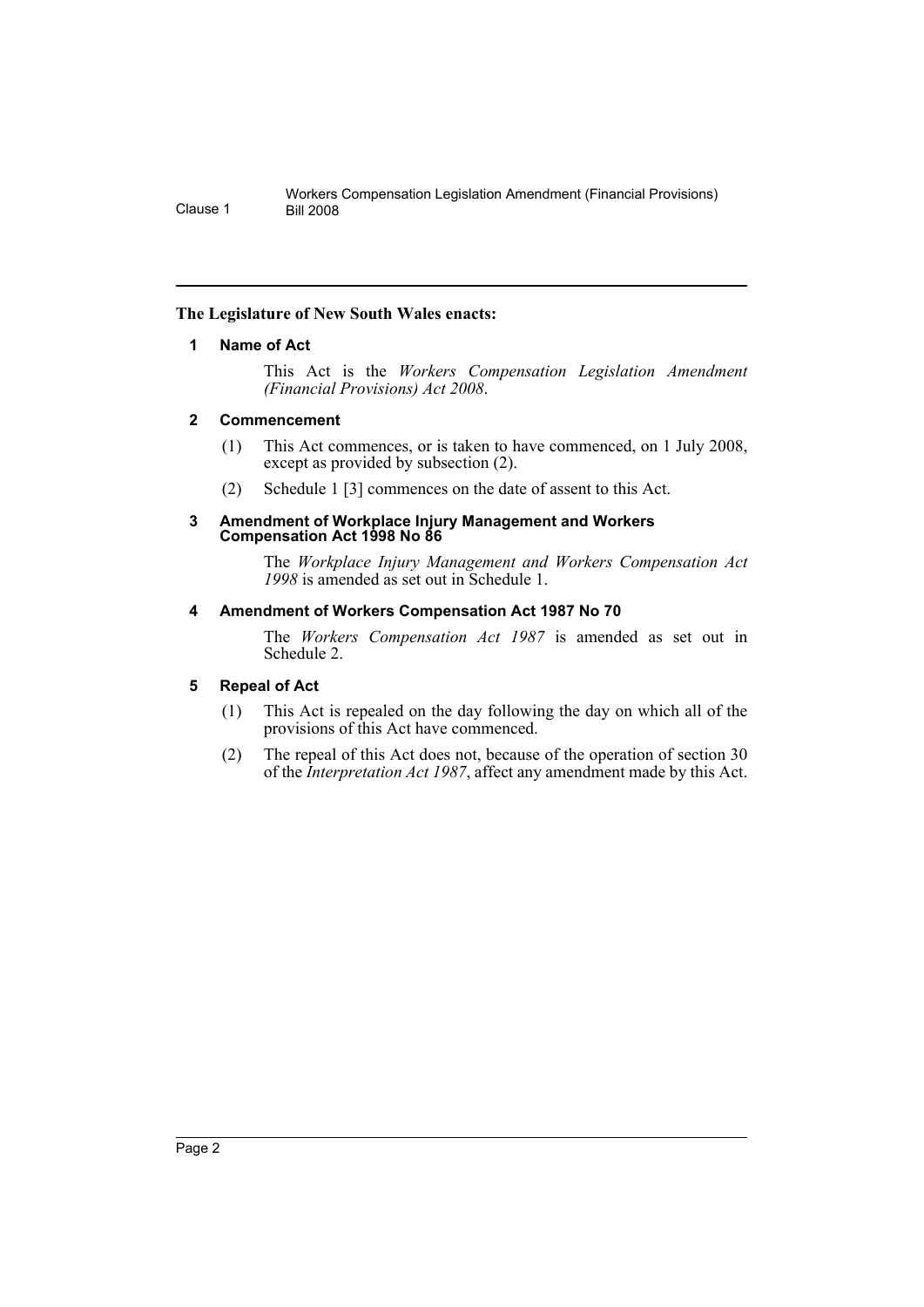Amendment of Workplace Injury Management and Workers Compensation Act 1998 Schedule 1

# <span id="page-3-0"></span>**Schedule 1 Amendment of Workplace Injury Management and Workers Compensation Act 1998**

(Section 3)

#### **[1] Section 35 Payments into and from Fund**

Insert after section 35 (1) (a):

(a1) money approved by the Minister to be paid into the Fund from the Insurance Fund under subsection (1A),

### **[2] Section 35 (1A)**

Insert after section 35 (1):

(1A) The Minister may approve the payment into the Fund of amounts from the Insurance Fund having regard to the estimates, provisions and determinations made by the Authority under section 38 and any need for additional funding to provide for the proper exercise of the Authority's functions.

#### **[3] Section 35 (4)**

Insert after section 35 (3):

(4) The Authority may pay from the Fund into the Insurance Fund any amount by which the Authority determines the Fund to be in surplus from time to time. Any such surplus may be paid to the Insurance Fund by transfer of any investment held by the Fund (as an alternative to the payment of money).

#### **[4] Section 38 Assessment by Authority of amount to be contributed to Fund**

Omit "from insurers" from section 38 (c).

Insert instead "from specialised insurers".

#### **[5] Section 38 (c1)**

Insert after section 38 (c):

(c1) to make an estimate of the amount required to be contributed to the Fund from the Insurance Fund during that financial year, and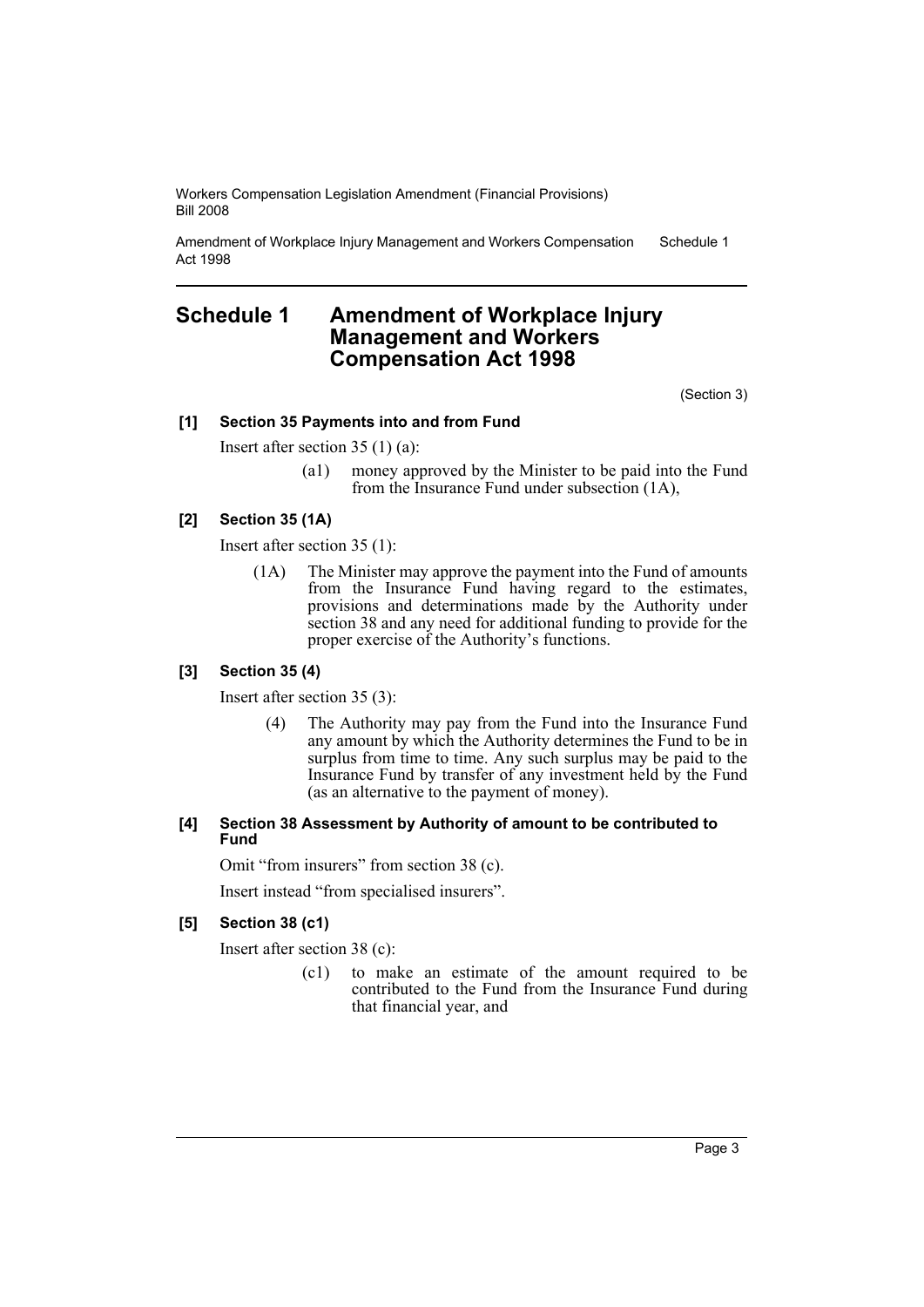Schedule 1 Amendment of Workplace Injury Management and Workers Compensation Act 1998

## **[6] Section 38 (d)**

Omit the paragraph. Insert instead:

- (d) to determine the total amount to be contributed to the Fund in respect of that financial year by specialised insurers, self-insurers and Comcare employers under this Division after having regard to:
	- (i) the amounts standing to the credit of the Fund at the beginning of the year, including any amounts set aside in earlier years as provisions to meet expenditure in later years, and
	- (ii) the amounts estimated under paragraph (c) to be received into the Fund during the year, and
	- (iii) the amounts to be contributed to the Fund from the Insurance Fund during the year, and

#### **[7] Section 38 (e)**

Omit "by insurers". Insert instead "by specialised insurers".

#### **[8] Section 39 Contributions to Fund by specialised insurers and self-insurers**

Omit "Each insurer" from section 39 (1).

Insert instead "Each specialised insurer".

### **[9] Section 39 (2), (5), (7) and (9)**

Omit "an insurer" wherever occurring.

Insert instead "a specialised insurer".

### **[10] Section 39 (2), (5) and (7)**

Omit "the insurer" wherever occurring. Insert instead "the specialised insurer".

### **[11] Section 39 (4)**

Omit "by insurers" and "all insurers".

Insert instead "by specialised insurers" and "all specialised insurers" respectively.

### **[12] Section 39 (6B)**

Omit "by insurers". Insert instead "by specialised insurers".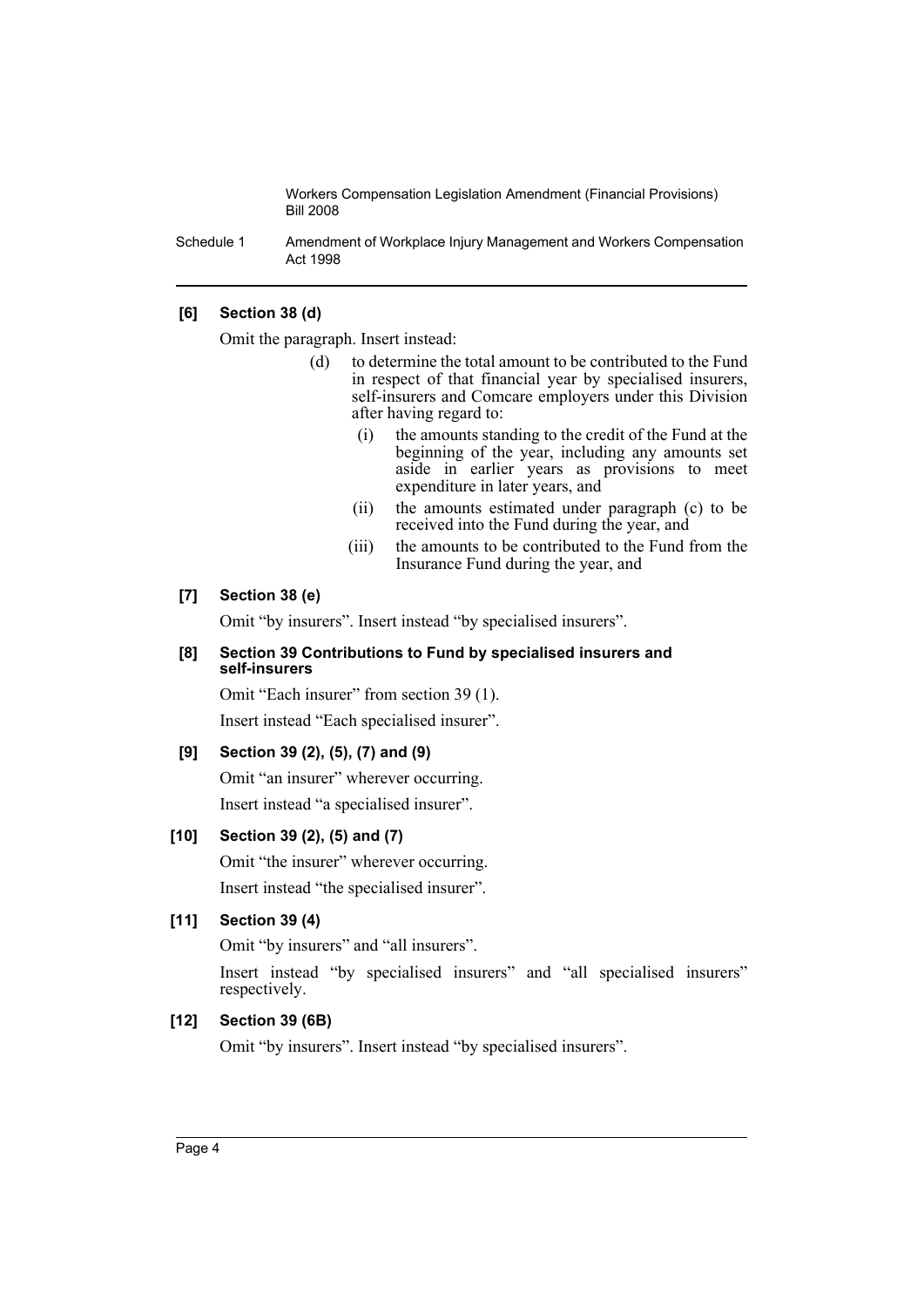Amendment of Workers Compensation Act 1987 Manual Amendment of Workers Compensation Act 1987

# <span id="page-5-0"></span>**Schedule 2 Amendment of Workers Compensation Act 1987**

(Section 4)

#### **[1] Section 154E Assets of Insurance Fund**

Omit section 154E (2) (h). Insert instead:

- (h) the payment by the Nominal Insurer of contributions under this Act to the Guarantee Fund or the Terrorism Re-insurance Fund as referred to in section 239AE,
- (h1) the payment to the WorkCover Authority Fund of amounts approved by the Minister under section 35 of the 1998 Act,

#### **[2] Schedule 6 Savings, transitional and other provisions**

Insert as Part 19E:

# **Part 19E Provisions consequent on enactment of Workers Compensation Legislation Amendment (Financial Provisions) Act 2008**

# **1 Payment of contribution on premium income of Nominal Insurer**

- (1) There is payable from the Insurance Fund to the WorkCover Authority Fund an amount equal to the relevant percentage of premium income of the Nominal Insurer that is due but unpaid at the end of June 2008 less a provision for any premiums that the Nominal Insurer determines are unlikely to be paid. The *relevant percentage* is the percentage rate of contribution payable under section  $3\overline{9}$  (2) of the 1998 Act.
- (2) Any liability of the Nominal Insurer to pay a contribution under section 39 of the 1998 Act in respect of premium income of the Nominal Insurer received before 1 July 2008 continues despite the amendment of that section by the *Workers Compensation Legislation Amendment (Financial Provisions) Act 2008*.
- (3) A payment required by this clause is to be made as soon as practicable after 30 June 2008.